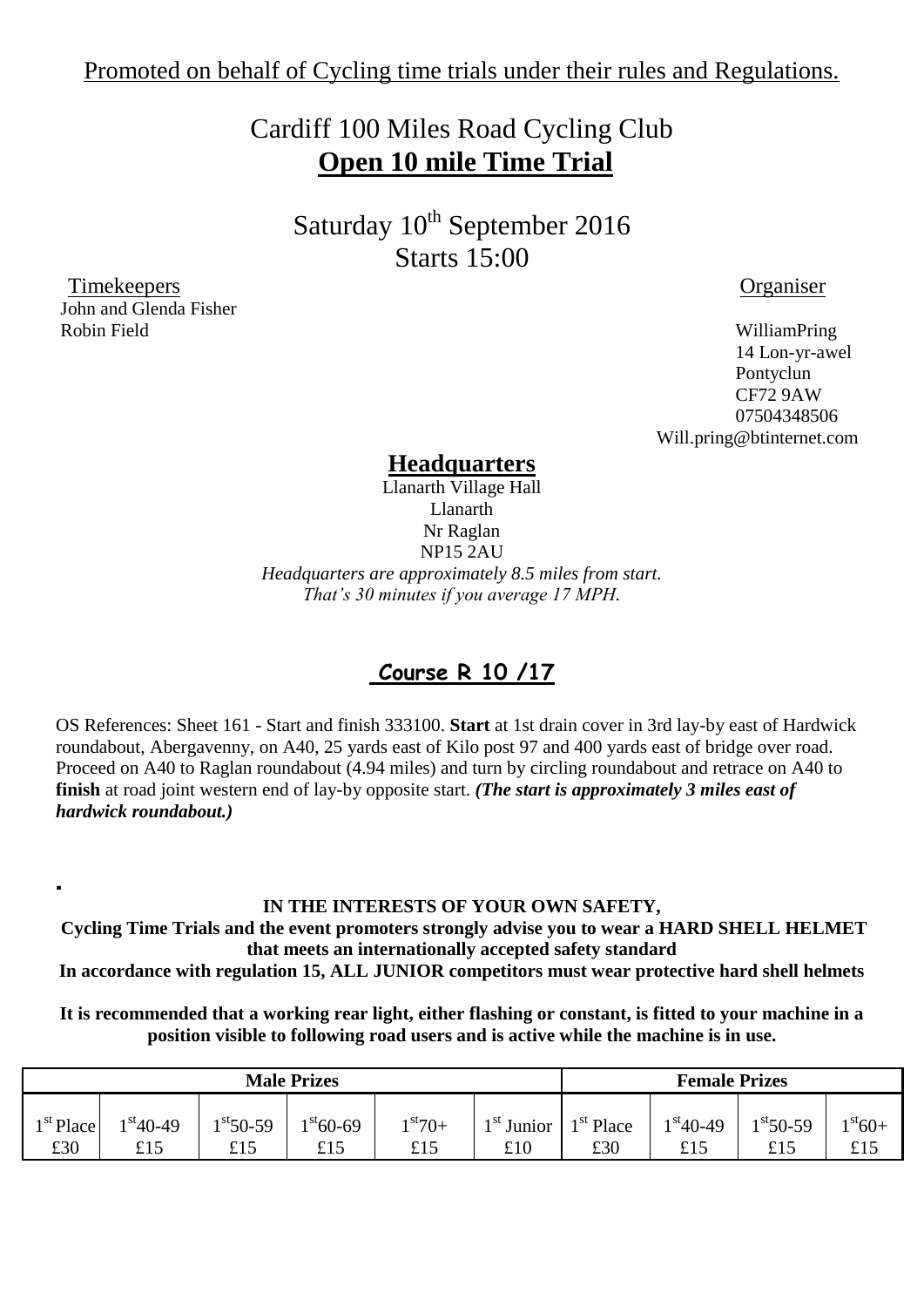| Cardiff 100 Miles Road Cycling Club open 10 mile Time Trial |             |               |                                  |   |              |    |               |  |  |
|-------------------------------------------------------------|-------------|---------------|----------------------------------|---|--------------|----|---------------|--|--|
| Saturday 10 <sup>th</sup> September 2016                    |             |               |                                  |   |              |    |               |  |  |
| <b>Order of Start</b>                                       |             |               |                                  |   |              |    |               |  |  |
| No                                                          | Name        |               | Club/Team                        |   | Category     |    | Start<br>Time |  |  |
| 1                                                           | Robert      | Jones         | Cardiff 100 Miles RCC            | M | $\vee$       | 64 | 15:01         |  |  |
| 2                                                           | Jeffrey     | Rees          | Acme Whs (Rhondda) CC            | M | $\vee$       | 53 | 15:02         |  |  |
| 3                                                           | Gerry       | Peppin        | Corinium Cycle Club              | M | $\vee$       | 54 | 15:03         |  |  |
| 4                                                           | David       | Steel         | Hereford & Dist Whs CC           | M | $\vee$       | 69 | 15:04         |  |  |
| 5                                                           | David       | Francis       | Pembrokeshire Velo               | M | V            | 44 | 15:05         |  |  |
| 6                                                           | Jon         | Wiggins       | Frome and District Wheelers      | M | S            | 34 | 15:06         |  |  |
| 7                                                           | Morgan      | Jones         | <b>Cwmcarn Paragon Road Club</b> | M | Jun          | 16 | 15:07         |  |  |
| 8                                                           | Arja        | Scarsbrook    | Team Echelon - Rotor             | F | $\vee$       | 68 | 15:08         |  |  |
| 9                                                           | Geoffrey    | <b>Baker</b>  | Velo Club Bristol - Webbs Cycles | M | V            | 64 | 15:09         |  |  |
| 10                                                          | Anthony     | Jones         | <b>Bynea Cycling Club</b>        | M | $\vee$       | 44 | 15:10         |  |  |
| 11                                                          | Chris       | Fishbourne    | Abercynon Road Club              | M | $\vee$       | 42 | 15:11         |  |  |
| 12                                                          | Marco       | Marletta      | Cardiff Jif                      | M | $\vee$       | 50 | 15:12         |  |  |
| 13                                                          | George      | <b>Barker</b> | <b>Beacon Roads CC</b>           | M | $\vee$       | 56 | 15:13         |  |  |
| 14                                                          | kevin       | Fiander       | VTTA (South Wales)               | M | $\vee$       | 53 | 15:14         |  |  |
| 15                                                          | Jason       | Streather     | Velo Club St Raphael             | M | $\vee$       | 42 | 15:15         |  |  |
| 16                                                          | Stephanie   | Post          | Onit Cycles                      | F | S            | 30 | 15:16         |  |  |
| 17                                                          | Alan        | Cooper        | Avonlea/Treasure RT              | M | $\vee$       | 59 | 15:17         |  |  |
| 18                                                          | Ed          | Hadley        | Hereford & Dist Whs CC           | M | $\vee$       | 60 | 15:18         |  |  |
| 19                                                          | Owen        | Pocock        | <b>CC Blaenau Gwent</b>          | M | $\vee$       | 81 | 15:19         |  |  |
| 20                                                          | Ben         | Skinner       | <b>Bath Cycling Club</b>         | M | S            | 33 | 15:20         |  |  |
| 21                                                          | Adam        | Taylor        | Royal Dean Forest Cycle Club     | M | S            | 38 | 15:21         |  |  |
| 22                                                          | Joshua      | Lewis         | <b>Bike Doctor</b>               | M | S            | 21 | 15:22         |  |  |
| 23                                                          | mark        | pope          | <b>Ogmore Valley Wheelers CC</b> | M | V            | 59 | 15:23         |  |  |
| 24                                                          | Derek       | Morgan        | Gannet CC                        | M | $\vee$       | 76 | 15:24         |  |  |
| 25                                                          | lan         | Heming        | <b>Stratford Cycling Club</b>    | M | $\mathsf{V}$ | 43 | 15:25         |  |  |
| 26                                                          | Joe         | Beer          | North Devon Wheelers             | M | $\sf V$      | 49 | 15:26         |  |  |
| 27                                                          | Richard     | Hier          | <b>EC Cycles</b>                 | M | $\mathsf S$  | 36 | 15:27         |  |  |
| 28                                                          | Heather     | Williams      | Sportzmad                        | F | $\vee$       | 43 | 15:28         |  |  |
| 29                                                          | kathy       | Chinnock      | <b>Bike Doctor</b>               | F | V            | 50 | 15:29         |  |  |
| 30                                                          | Christopher | Gibbard       | <b>Bynea Cycling Club</b>        | M | $\mathsf S$  | 34 | 15:30         |  |  |
| 31                                                          | Martin      | Millington    | <b>Stratford Cycling Club</b>    | M | $\sf S$      | 38 | 15:31         |  |  |
| 32                                                          | Katie       | Price         | Hereford & Dist Whs CC           | F | $\mathsf S$  | 32 | 15:32         |  |  |
| 33                                                          | Craig       | Macdonald     | Ogmore Valley Wheelers CC        | M | $\vee$       | 47 | 15:33         |  |  |
| 34                                                          | Robert      | Smith         | Pembrokeshire Velo               | M | $\sf V$      | 40 | 15:34         |  |  |
| 35                                                          | Chris       | Massey        | <b>Team Bottrill</b>             | M | $\sf V$      | 44 | 15:35         |  |  |
| 36                                                          | Paul        | Durrant       | Pontypool Road Cycling Club      | M | V            | 71 | 15:36         |  |  |
| 37                                                          | Justin      | Di Tommaso    | Gloucester City Cycling Club     | M | V            | 44 | 15:37         |  |  |
| 38                                                          | Michelle    | Robertson     | Abercynon Road Club              | F | V            | 49 | 15:38         |  |  |
| 39                                                          | Norman      | James         | <b>Ogmore Valley Wheelers CC</b> | M | $\sf V$      | 77 | 15:39         |  |  |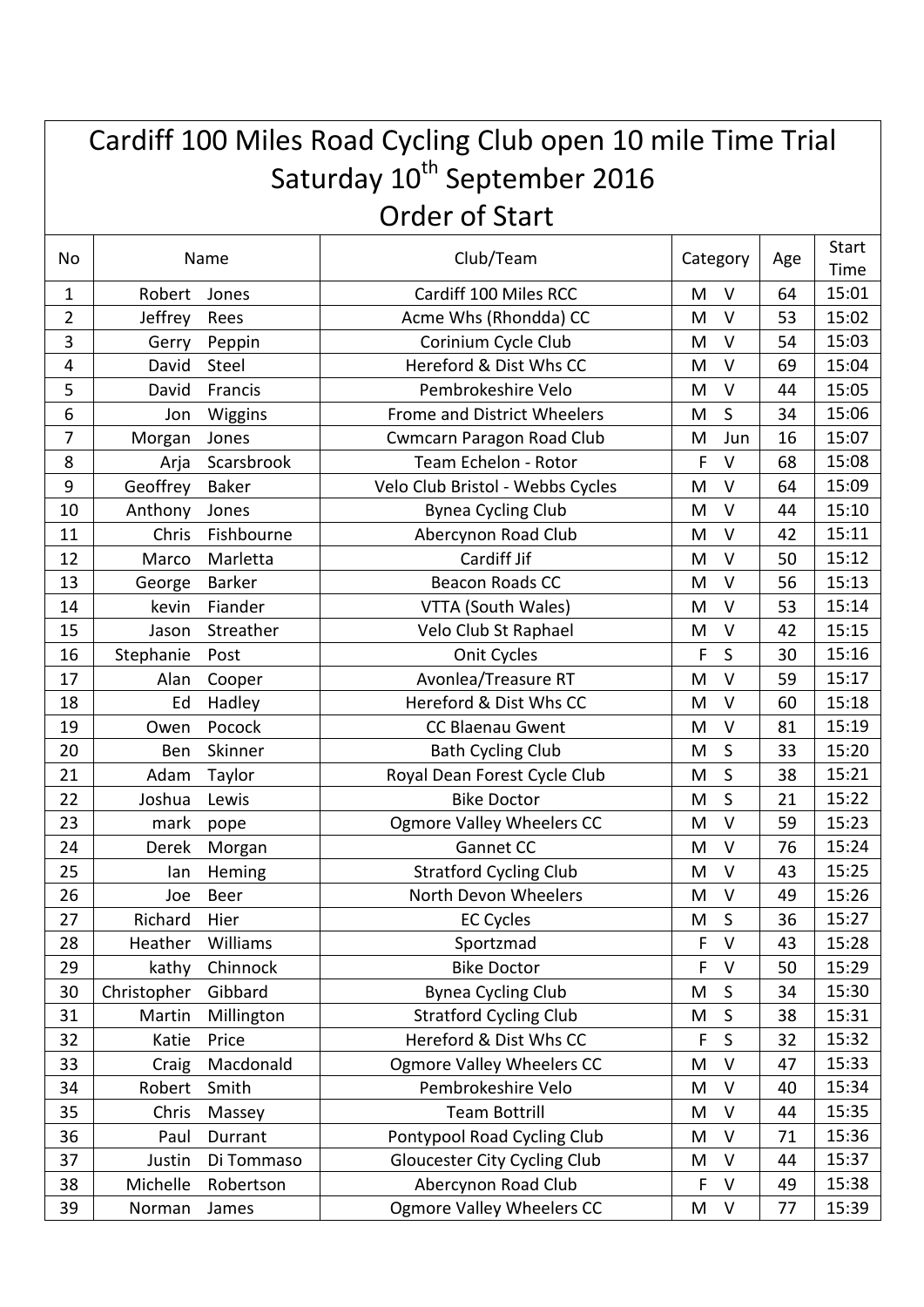| No | Name        |                  | Club/Team                                                       |   | Category    |    | <b>Start</b><br>Time |
|----|-------------|------------------|-----------------------------------------------------------------|---|-------------|----|----------------------|
| 40 | Michael     | Davis            | Dursley Road Club                                               |   | $\sf S$     | 34 | 15:40                |
| 41 | Jef         | Outhwaite        | <b>Black Country Triathletes</b>                                |   | $\vee$      | 52 | 15:41                |
| 42 | Simon       | Geary            | Hereford & Dist Whs CC                                          |   | $\vee$      | 44 | 15:42                |
| 43 | Nadine      | Cannon           | Acme Whs (Rhondda) CC                                           | F | $\mathsf S$ | 36 | 15:43                |
| 44 | Emma        | Angove           | Chippenham & District Wheelers                                  |   | S           | 35 | 15:44                |
| 45 | Ben         | Phillips         | <b>Bynea Cycling Club</b>                                       |   | S           | 27 | 15:45                |
| 46 | Neale       | Lewis            | Acme Whs (Rhondda) CC                                           |   | $\vee$      | 44 | 15:46                |
| 47 | Stuart      | Day              | City Cycle Centre.com                                           |   | $\sf V$     | 47 | 15:47                |
| 48 | John        | Beaven           | 1st Chard Wheelers                                              |   | $\vee$      | 58 | 15:48                |
| 49 | Diane       | Hynam            | <b>Bynea Cycling Club</b>                                       | F | $\vee$      | 65 | 15:49                |
| 50 | Jeremy      | Pile             | VC Sevale (Malvern)                                             | M | V           | 42 | 15:50                |
| 51 | Lloyd       | Morgan           | Cardiff Ajax CC                                                 |   | $\vee$      | 42 | 15:51                |
| 52 | tony        | krol             | Pembrokeshire Velo                                              |   | $\vee$      | 46 | 15:52                |
| 53 | Ron         | Clews            | Stourbridge Velo                                                | M | $\vee$      | 55 | 15:53                |
| 54 | John        | Hynam            | <b>Bynea Cycling Club</b>                                       | M | V           | 60 | 15:54                |
| 55 | Carwyn      | <b>Davies</b>    | <b>Cwmcarn Paragon Road Club</b>                                | M | S           | 38 | 15:55                |
| 56 | Matthew     | Smith            | Port Talbot Whs CC                                              | M | S           | 29 | 15:56                |
| 57 | Scott       | Nash             | Pembrokeshire Velo                                              | M | $\vee$      | 47 | 15:57                |
| 58 | Russell     | Boon             | Avonlea/Treasure RT                                             | M | $\vee$      | 51 | 15:58                |
| 59 | Peter       | Rogers           | <b>Tor 2000</b><br>(Kalas Sportswear, Whitelake, Scorpion C.S.) | M | $\vee$      | 66 | 15:59                |
| 60 | Danny       | Axford           | <b>Arctic Tacx RT</b>                                           | M | V           | 41 | 16:00                |
| 61 | john        | Regan            | Pembrokeshire Velo                                              | M | $\vee$      | 47 | 16:01                |
| 62 | Mike        | <b>Broadbent</b> | Swansea Wheelers/CS Abertawe                                    | M | V           | 55 | 16:02                |
| 63 | John        | Shehan           | <b>Bynea Cycling Club</b>                                       | M | $\vee$      | 70 | 16:03                |
| 64 | Daf         | Rickard          | VTTA (South Wales)                                              | M | $\vee$      | 50 | 16:04                |
| 65 | Andy        | Stuart           | Velo Club St Raphael                                            | M | $\vee$      | 41 | 16:05                |
| 66 | Alan        | Warburton        | Cheltenham & County Cycling Club                                | M | V           | 45 | 16:06                |
| 67 | Clare       | Greenwood        | <b>Bush Healthcare CRT</b>                                      | F | $\vee$      | 57 | 16:07                |
| 68 | Tony        | Lake             | <b>Gloucester City Cycling Club</b>                             | M | $\vee$      | 43 | 16:08                |
| 69 | Roger       | Wakeling         | Antelope Racing Team                                            | M | $\vee$      | 70 | 16:09                |
| 70 | Scott       | <b>Davies</b>    | <b>Team Wiggins</b>                                             | Μ | $\mathsf S$ | 21 | 16:10                |
| 71 | Paul        | Lambert          | Chippenham & District Wheelers                                  | M | $\vee$      | 50 | 16:11                |
| 72 | Susan       | Shook            | <b>Bush Healthcare CRT</b>                                      | F | V           | 58 | 16:12                |
| 73 | <b>Brad</b> | <b>Davies</b>    | <b>Bynea Cycling Club</b>                                       | M | $\vee$      | 50 | 16:13                |
| 74 | Chris       | Jones            | <b>Bynea Cycling Club</b>                                       | M | V           | 42 | 16:14                |
| 75 | Steven      | Cottington       | <b>Bath Cycling Club</b>                                        | M | V           | 54 | 16:15                |
| 76 | Jeff        | Matthews         | Team Echelon - Rotor                                            | M | $\vee$      | 58 | 16:16                |
| 77 | Andrew      | Hayward          | <b>Cwmcarn Paragon Road Club</b>                                | M | V           | 44 | 16:17                |
| 78 | Dean        | Prosser          | Hereford & Dist Whs CC                                          | M | $\vee$      | 47 | 16:18                |
| 79 | Kevin       | Grant            | Frome and District Wheelers                                     | M | $\vee$      | 59 | 16:19                |
| 80 | James       | Rix              | <b>Crawley Wheelers</b>                                         |   | $\vee$      | 40 | 16:20                |
| 81 | David       | <b>Brice</b>     | <b>Bynea Cycling Club</b>                                       |   | $\vee$      | 55 | 16:21                |
| 82 | peter       | ackroyd          | Cheltenham & County Cycling Club                                | Μ | $\vee$      | 58 | 16:22                |
| 83 | Mike        | Hazlewood        | Saracen RC                                                      |   | $\vee$      | 63 | 16:23                |
| 84 | Michael     | Williams         | Hereford & Dist Whs CC                                          | M | V           | 59 | 16:24                |
| 85 | Stephen     | Eggleton         | <b>Stratford Cycling Club</b>                                   | Μ | $\sf S$     | 37 | 16:25                |